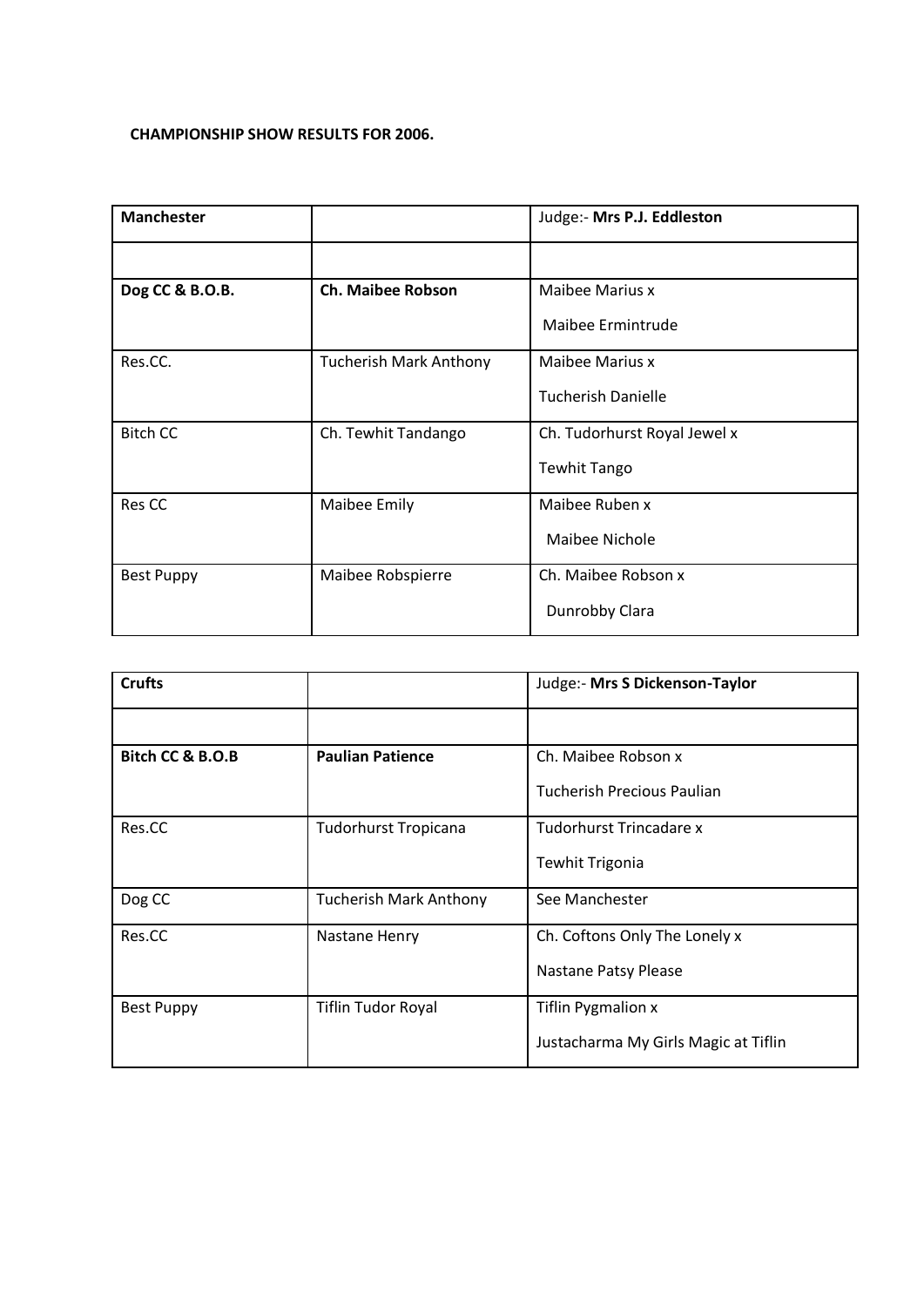| U.K. Toydog       |                             | Judge:- Mrs J Stone        |
|-------------------|-----------------------------|----------------------------|
|                   |                             |                            |
| Dog CC & B.O.B.   | <b>Ch. Amantra Choirboy</b> | Crimbledale Regal Knight x |
|                   |                             | Amantra Cherub             |
| Res.CC.           | Maibee Ruben                | Ch. Maibee Kingston x      |
|                   |                             | Ch. Maibee Margaret        |
| <b>Bitch CC</b>   | Ch. Tewhit Tandango         | See Manchester             |
| Res.CC            | Ch. Marchog Marilla         | Ch. Tewhit Tradition x     |
|                   |                             | Marchog Myth               |
| <b>Best Puppy</b> | <b>Tiflin Tudor Royal</b>   | As Crufts                  |

| <b>Northern King Charles</b> |                                | Judge:- Mrs C Gillies-Compston       |
|------------------------------|--------------------------------|--------------------------------------|
| <b>Spaniel Club</b>          |                                |                                      |
|                              |                                |                                      |
| Dog CC & B.I.S               | <b>Tucherish Mark Anthony</b>  | See Crufts.                          |
| Res. CC                      | <b>Coftons Never Say Never</b> | Maibee Ruben x                       |
|                              | Again                          | Cofton Lily the Pink                 |
| <b>Bitch CC</b>              | Lorphil Black Silk             | Ch. Rytonion Black Adder x           |
|                              |                                | Ch. Lorphil Red Lace                 |
| Res.CC                       | Ch. Rivermoor Trefoil          | Maplehurst Lad x                     |
|                              |                                | <b>Tewhit Tansy</b>                  |
| <b>Best Puppy</b>            | Justacharma He's Our           | The World Is Not Enough for Cofton x |
|                              | Magic                          | Justacharma Remember Magic           |

| <b>W.E.L.K.S.</b> |             | Judge :- Mr M Harvey |
|-------------------|-------------|----------------------|
|                   |             |                      |
| Dog CC & B.O.B.   | Ch. Amantra | Amantra Cheerio x    |
|                   | Character   | Amantra Tropical     |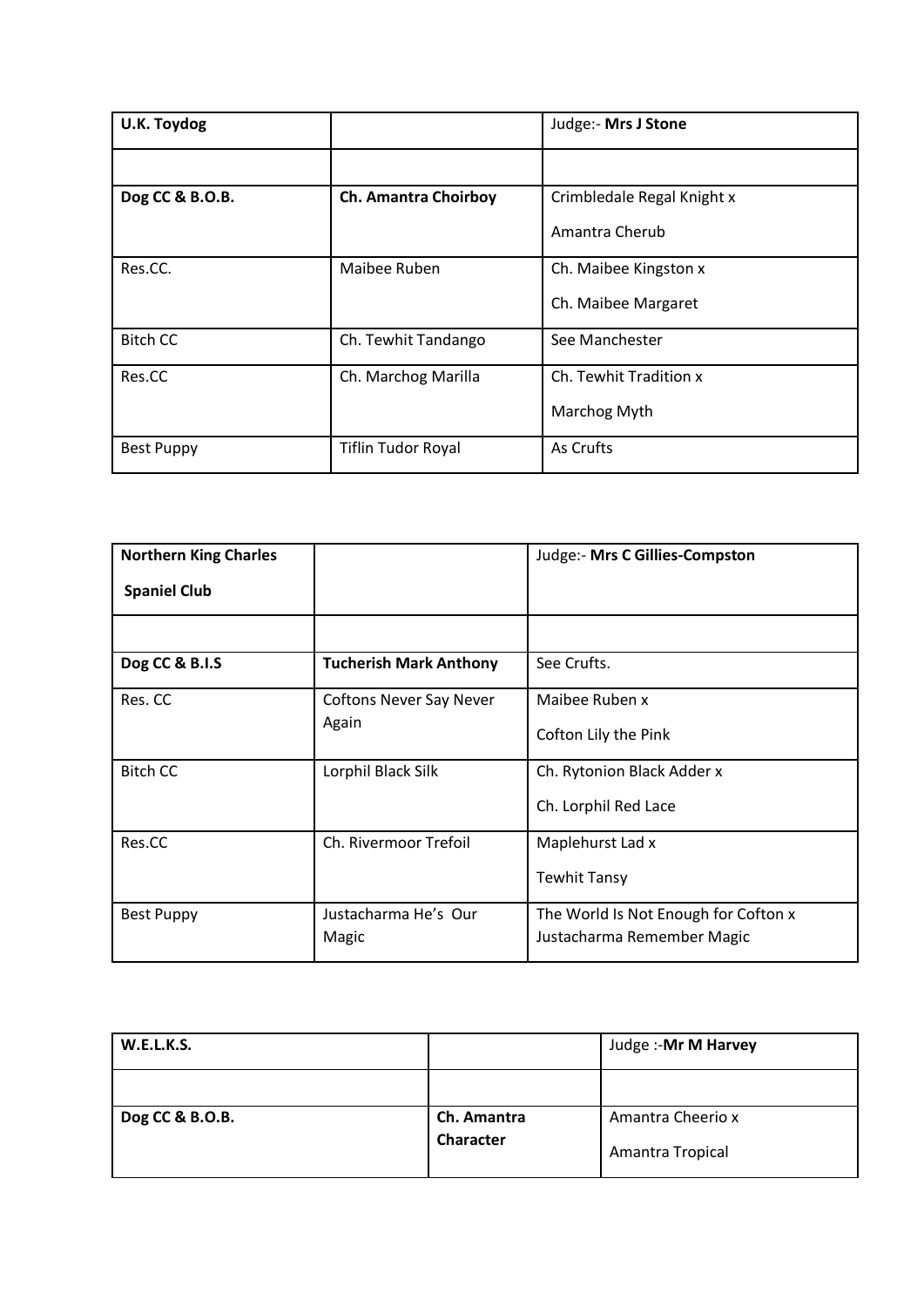| Res.CC            | Tewhit Typhoon             | <b>Tewhit Treasure Trove x</b>                                         |
|-------------------|----------------------------|------------------------------------------------------------------------|
|                   |                            | <b>Tewhit Tallulah</b>                                                 |
| <b>Bitch CC</b>   | Ch. Tewhit Tandango        | See Manchester                                                         |
| Res.CC            | Maibee Emily               | See Manchester                                                         |
| <b>Best Puppy</b> | <b>Tudorhurst Elegance</b> | Ch. Tudorhurst Highlander x<br>Uzanah De La Montagne<br>Ensoleilee imp |

| <b>King Charles Spaniel</b> |                                 | Judge:- Mr F Kane.            |
|-----------------------------|---------------------------------|-------------------------------|
| Club                        |                                 |                               |
|                             |                                 |                               |
|                             |                                 |                               |
| Bitch CC & B.I.S            | <b>Maibee Emily</b>             | See Manchester                |
| Res.CC                      | Tewhit Tandango                 | See Manchester                |
| Dog CC                      | Ch. Amantra Choirboy            | See U.K. Toydog               |
| Res.CC                      | Int.Fin.Nor.Swe.Est.Kat.Rus.Ch. | Marsward Llwyn Celyn x        |
|                             | Marsward My Mate Marchog        | <b>Marsward Magic Moments</b> |
| <b>Best</b>                 | Justacharma He's Our Magic      | See N.K.C.S.C                 |
| Puppy                       |                                 |                               |

| <b>Birmingham National</b> |                                        | Judge:- Mr. T.A.Purse                 |
|----------------------------|----------------------------------------|---------------------------------------|
|                            |                                        |                                       |
| Bitch CC & B.O.B           | <b>Tewhit Trilydia To Sleepyhollow</b> | Tewhit Treasure Trove x               |
|                            |                                        | Tewhit Tallulah                       |
| Res.CC                     | <b>Paulian Patience</b>                | See Crufts                            |
| Dog CC                     | Headra's Chocolate Box JW              | Amantra Cheerio x                     |
|                            |                                        | Amantra Golden Wine For Headra        |
| Res CC                     | Cofton's Never Say Never Again         | See N.K.C.S.C                         |
| <b>Best</b>                | Cofton Phantom of the Opera            | Exquisanne Wilbury at Cofton x Cofton |
| Puppy                      |                                        | Lily the Pink.                        |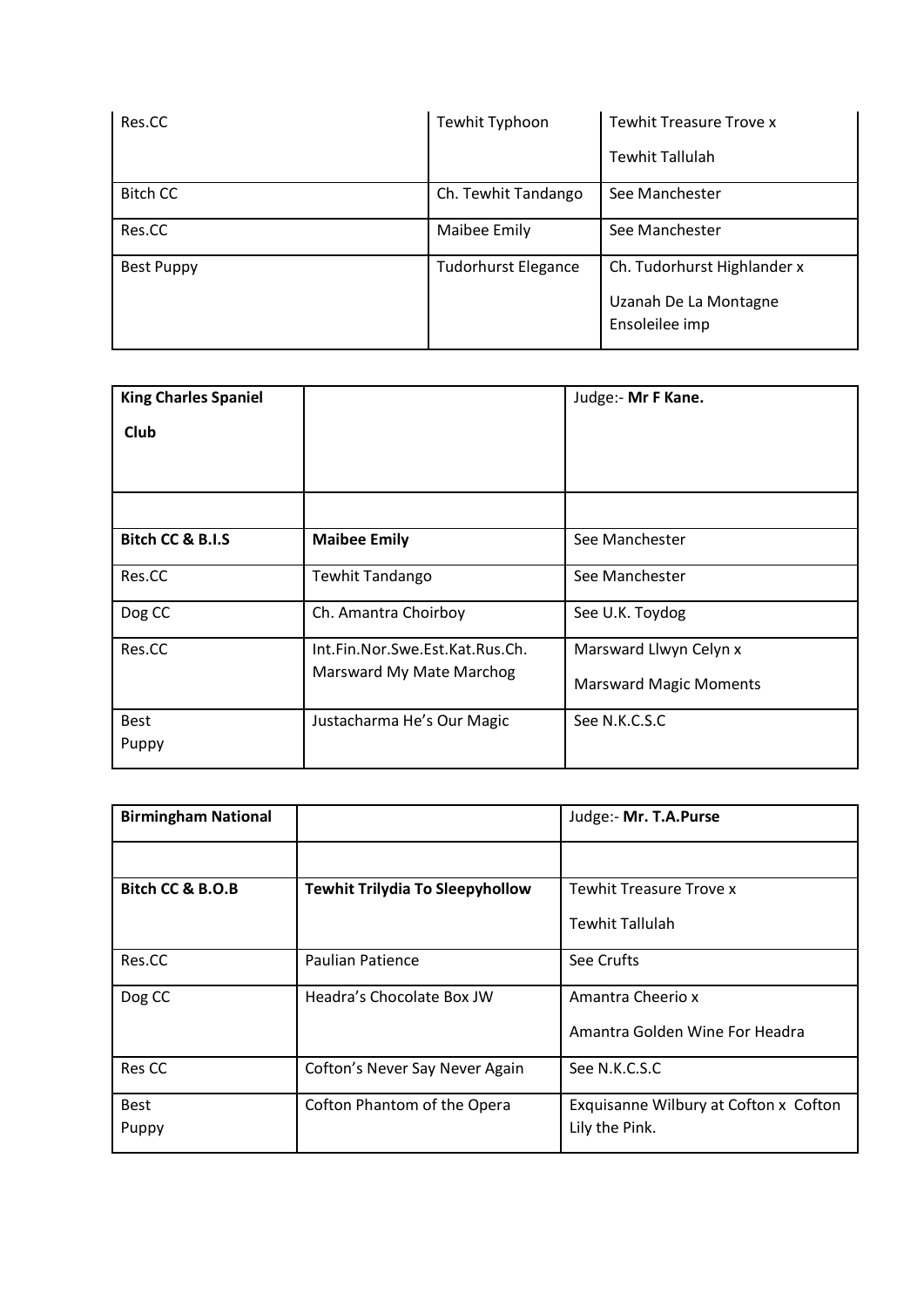|                                 | Judge:- Mrs M Moss                                 |
|---------------------------------|----------------------------------------------------|
|                                 |                                                    |
| Ch. Amantra Choirboy            | See U.K. Toydog                                    |
| Amantra Carte Noir with Brendek | Ch. Amantra Black Gold xAmantra Wind<br>Rose       |
| <b>Amantra Little Dorrit</b>    | Ch. Amantra Black Gold x Only a Secret<br>Amantra. |
| <b>Othmese Dhu Lady Madron</b>  | <b>Othemese Dhu Otes x</b>                         |
|                                 | <b>Othmese Rooz Prudens</b>                        |
| Amantra Cheers                  | Amantra Cheerio x<br>Amantra Christmas Rose        |
|                                 |                                                    |

.

| <b>Bath</b>         |                                                                       | Judge:- Dr. A Schemel                                                     |
|---------------------|-----------------------------------------------------------------------|---------------------------------------------------------------------------|
|                     |                                                                       |                                                                           |
| Dog CC & B.O.B      | Int.Fin. Nor.Swe.Est.Kat.Rus. Ch.<br><b>Marsward My Mate Marchog.</b> | See K.C.S.C                                                               |
| ResCC.              | Un Bon Petit Diable De La Mont<br>(lmp)                               | .Fr.Ch. Oracle D'Archmont x Fr.Ch.<br>Rhapsody in Blue De La Grosse Roche |
| <b>Bitch</b><br>CC. | Cwmhaf Mamma Lucia                                                    | Maibee Marius x<br><b>Cwmhaf Mrs Snow</b>                                 |
| Res.CC              | <b>Paulian Patience</b>                                               | See Crufts.                                                               |
| <b>Best Puppy</b>   | <b>Cwmhaf Forty Second Street</b>                                     | Am Ch. Loujon Backroad Adventure x<br>Ch. & Am Ch. Cwmhaf Santuzza        |

| <b>Southern Counties</b> |                      | Judge:- Mr K Berry |
|--------------------------|----------------------|--------------------|
|                          |                      |                    |
| Bitch CC & B.O.B         | <b>Maibee Emily</b>  | See Manchester     |
| Res.CC                   | Cwmhaf Mamma Lucia   | See Bath           |
| Dog CC                   | Ch. Amantra Choirboy | See U.K. Toydog    |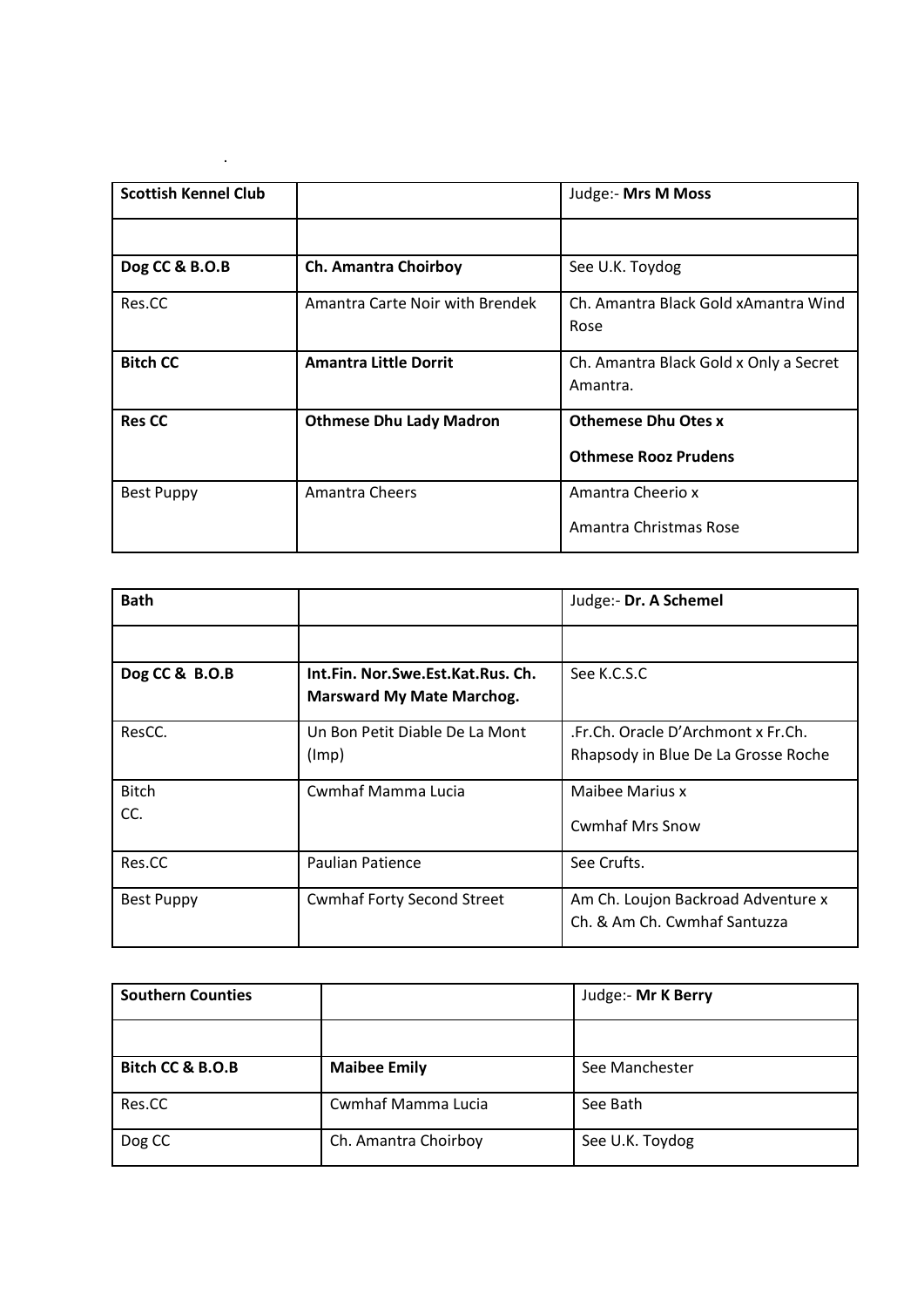| Res<br>CC. | Marigill Merlyn                   | Rytonian Linford x<br>Lorphil Copper Glow |
|------------|-----------------------------------|-------------------------------------------|
| Best Puppy | <b>Cwmhaf Forty Second Street</b> | See Bath                                  |

| <b>Three Counties</b> |                                 | Judge:- Mr A Brace.                |
|-----------------------|---------------------------------|------------------------------------|
|                       |                                 |                                    |
| Bitch CC & B.O.B      | <b>Maibee Emily</b>             | See Manchester                     |
| Res.CC.               | Tewhit Trilydia at Sleepyhollow | See Birmingham National            |
| Dog CC                | Checkmate Amantra               | Amantra Cheerio x                  |
|                       |                                 | Othmese Dhu Wenna                  |
| Res.CC                | <b>Marchog Macflannel</b>       | The World is Not Enough for Cofton |
|                       |                                 | x Marchog Mable Syrup              |
| <b>Best Puppy</b>     | Amantra Chorus                  | Ch. Amantra Choirboy x             |
|                       |                                 | Amantra Little Dorrit              |

| <b>Border Union</b> |                               | Judge:- Mr S Goodwin.             |
|---------------------|-------------------------------|-----------------------------------|
|                     |                               |                                   |
| Bitch CC & B.O.B    | <b>Maibee Emily</b>           | See Manchester                    |
| Res.CC.             | Rossbonny My Girl Lillyjay    | Cofton Golden Dandy-Lion x        |
|                     |                               | Ch. Rossbonny By Design           |
| Dog CC              | Maibee Ruben                  | See U.K. Toydog                   |
| Res.CC              | <b>Tucherish Mark Anthony</b> | See Crufts                        |
| <b>Best Puppy</b>   | Downsbank Breugal             | Rocquencourt Redoute x            |
|                     |                               | Rossbonny Betty Blue on Downsbank |

| Windsor          |                            | Judge:- Mr I Braid              |
|------------------|----------------------------|---------------------------------|
|                  |                            |                                 |
| Bitch CC & B.O.B | <b>Rossbonny Henrietta</b> | Ch. & Ir Ch. Rossbonny Henley x |
|                  |                            | Rossbonny Moon Maiden           |
|                  |                            |                                 |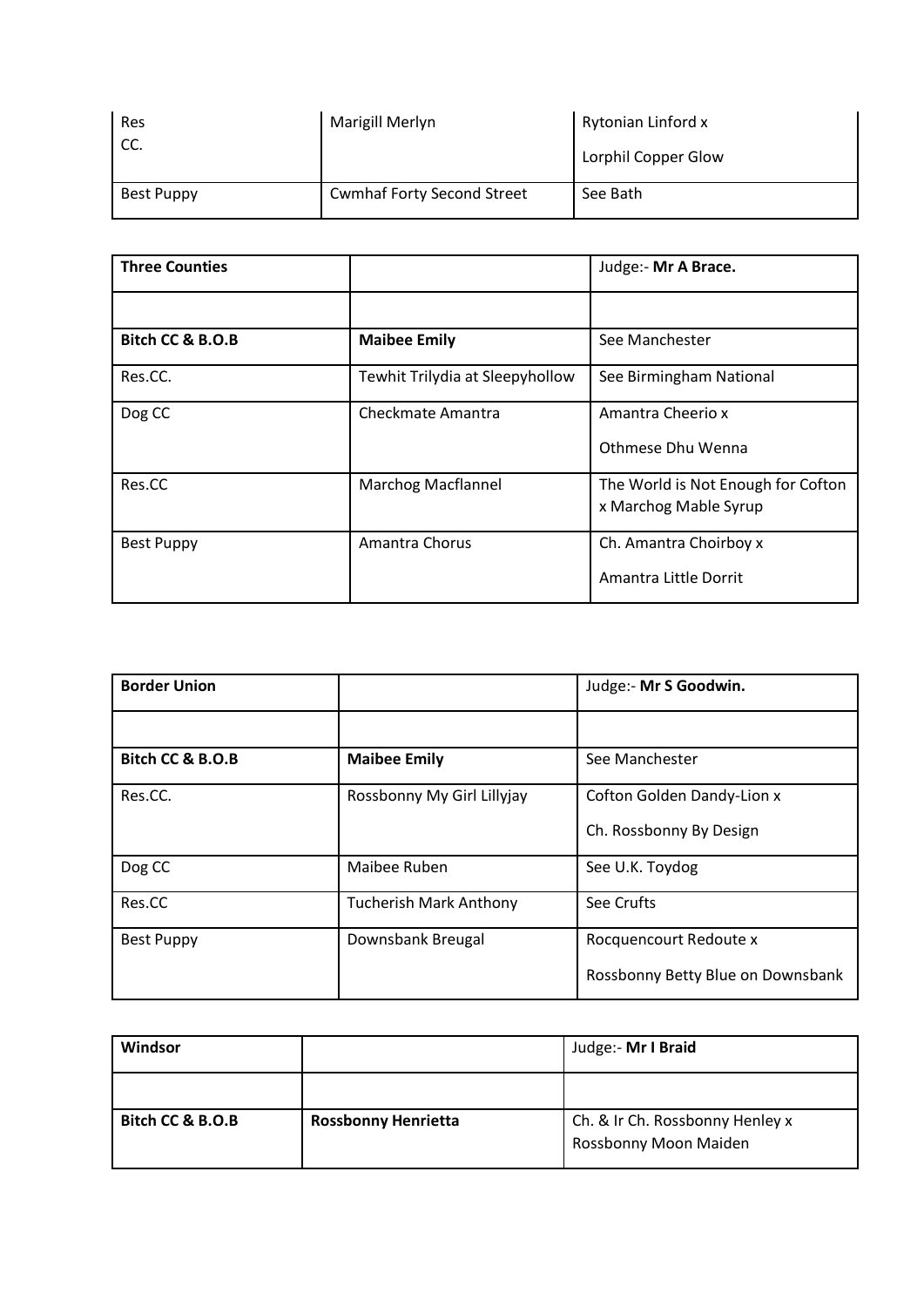| Res<br>CC. | <b>Emsmere Miss Molly of Frangipane</b> | Exquisanne Jamie x<br>McGoogans Miss Matilda at Emsmere             |
|------------|-----------------------------------------|---------------------------------------------------------------------|
| Dog CC     | Amantra Choirboy. JW                    | See U.K. Toydog                                                     |
| Res.CC     | Gayhalo Flash Gordon                    | <b>Tewhit Treasure Trove x</b><br>Gayhalo Lady Dolly                |
| Best Puppy | <b>Cwmhaf Ain't Misbehaving</b>         | Am. Ch. Loujon Backroad Adventure x<br>Ch. & Am.Ch. Cwmhaf Santuzza |

| <b>South Wales</b> |                              | Judge:- Mrs. J Portingale      |
|--------------------|------------------------------|--------------------------------|
|                    |                              |                                |
| Bitch CC. & B.O.B  | <b>Ch. Maibee Emily</b>      | See Manchester                 |
| Res.CC             | Ch. Tewhit Tandango          | See Manchester                 |
| Dog CC             | Tewhit Typhoon               | <b>Tewhit Treasure Trove x</b> |
|                    |                              | <b>Tewhit Tallulah JW</b>      |
| Res.CC             | Maplehurst Blue of the Night | Rytonian Linford x             |
|                    |                              | Maplehurst Peacock Blue        |
| <b>Best Puppy</b>  | Amantra Christiano           | Ch. Amantra Character x        |
|                    |                              | Amantra Christmas Bell         |

| Paignton          |                                   | Judge:- Mr T R C Nethercott                       |
|-------------------|-----------------------------------|---------------------------------------------------|
|                   |                                   |                                                   |
| Dog CC & B.O.B    | <b>Amantra Checkmate</b>          | See Three Counties                                |
| Res.<br>CC.       | Maramond Satchmo (Am Imp)         | Am Ch. Maramond Mojo x<br>Am Ch. Maramond Tabitha |
| <b>Bitch CC</b>   | <b>Inixia Amazing Grace</b>       | Cofton Golden Dandy-Lion x<br>Inixia Dorothea     |
| Res.CC            | <b>Tudorhurst Elegance</b>        | See W.E.L.K.S.                                    |
| <b>Best Puppy</b> | <b>Cwmhaf Forty Second Street</b> | See Bath.                                         |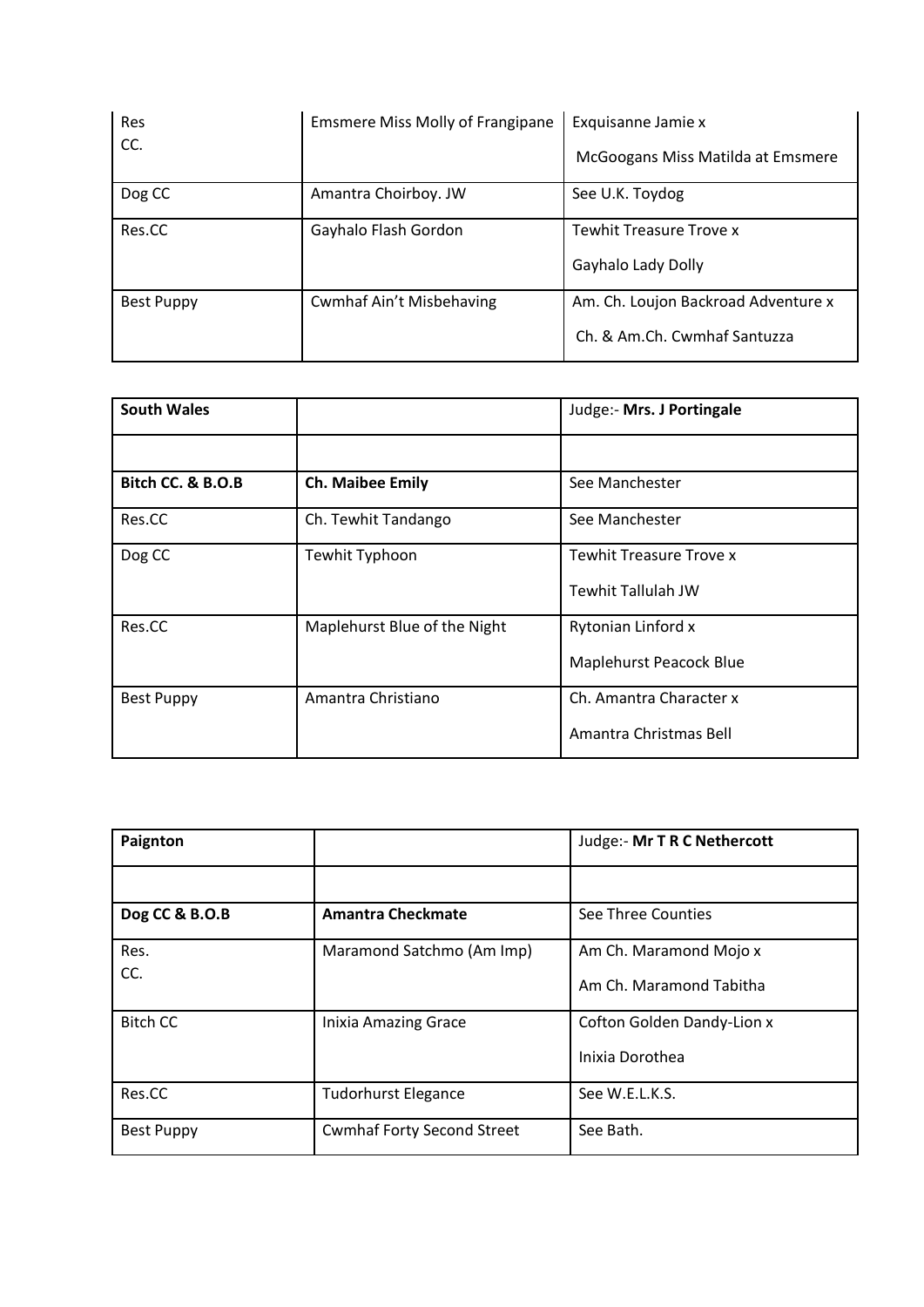| Leeds               |                            | Judge:- Mrs B Plews   |
|---------------------|----------------------------|-----------------------|
|                     |                            |                       |
| Dog CC & B.O.B      | Fr, Ch. Rudolphe des Trois | Ofman of Betty Home x |
|                     | <b>Mallets (imp</b>        | Nicotine de Sorine    |
| Res<br>CC.          | Ch. Amantra Choirboy       | See U.K. Toydog       |
| <b>Bitch</b><br>CC. | Ch. Maibee Emily           | See Manchester        |
| Res<br>CC.          | Amantra Little Dorrit      | See S.K.C.            |
| <b>Best Puppy</b>   | Amantra Chorus             | See Three Counties    |

| <b>Welsh Kennel Club</b> | Judge:- Mrs P Allington    |                                                |
|--------------------------|----------------------------|------------------------------------------------|
|                          |                            |                                                |
| Bitch CC & B.O.B         | <b>Ch. Maibee Emily</b>    | See Manchester                                 |
| Res<br>CC.               | Amantra Little Dorrit      | See S.K.C                                      |
| Dog CC                   | Othmese Celtic Chant.      | Amantra Chaufeur x<br>Othmese Vaudeville Queen |
| Res CC                   | Headra's Chocolate Box     | See Birmingham National                        |
| <b>Best Puppy</b>        | Justacharma He's our Magic | See N.K.C.S.C                                  |

| <b>Richmond</b>   |                          | Judge:- Mrs S Byers                                   |
|-------------------|--------------------------|-------------------------------------------------------|
|                   |                          |                                                       |
| Dog CC & B.O.B    | <b>Ch. Maibee Robson</b> | See Manchester                                        |
| Res. CC           | Maibee Bittersweet       | Ch. Maibee Absolutely Fabulous x<br>Maibee Ermintrude |
| <b>Bitch CC</b>   | Cwmhaf Mamma Lucia       | See Bath.                                             |
| Res.CC            | Mistycote Alice.         | Maibee Marius x<br>Ch. Mistycote Phriday              |
| <b>Best Puppy</b> | Paulian Faith            | <b>Maibee Marius x</b>                                |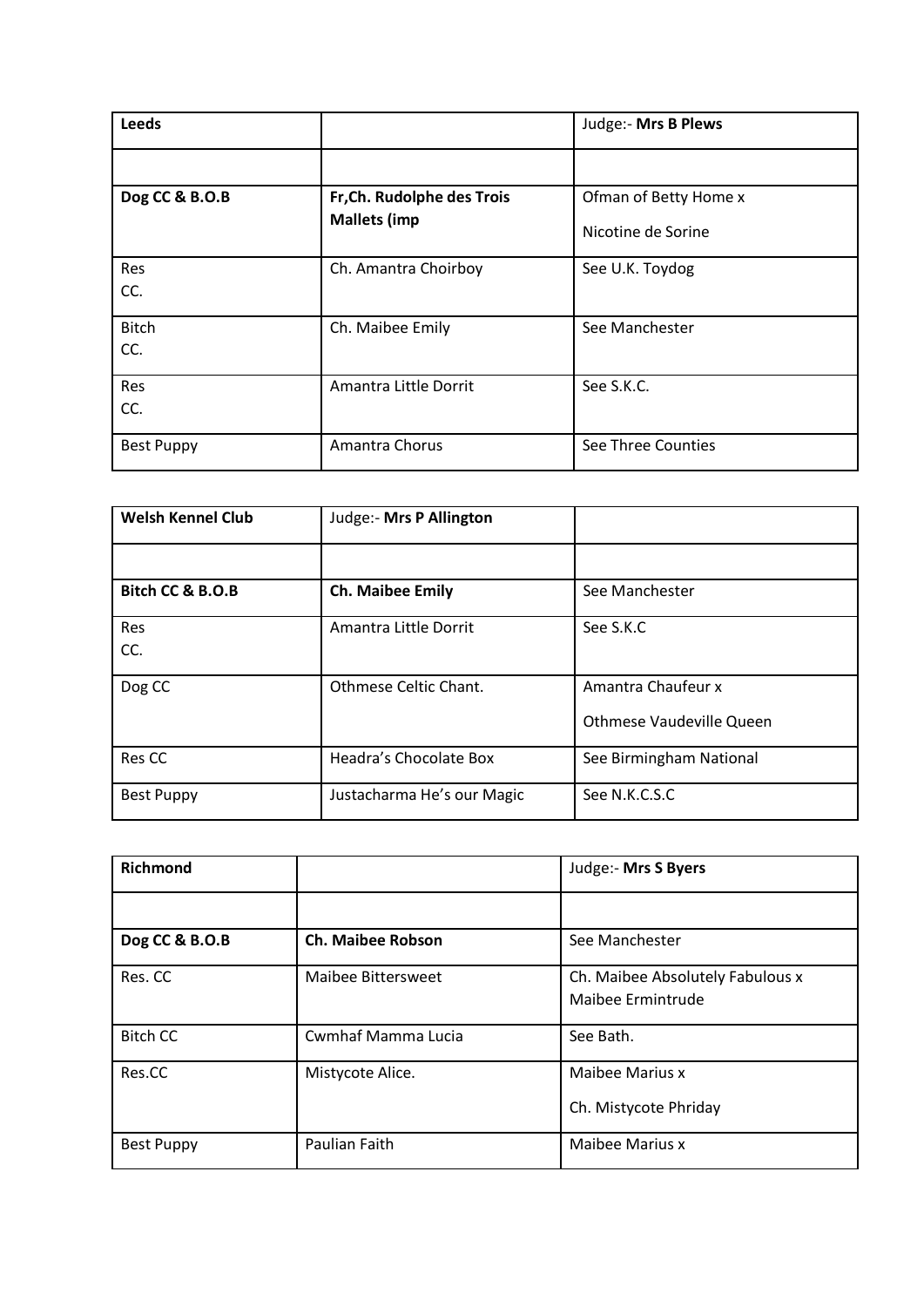|  | Ch. Tucherish Precious Paulian |
|--|--------------------------------|
|  |                                |

| <b>Darlington</b> |                                   | Judge:- Miss V Williams                    |
|-------------------|-----------------------------------|--------------------------------------------|
| Dog CC & B.O.B    | Ch. Amantra Choirboy JW           | See U.K. Toydog                            |
| Res.CC            | <b>Tucherish Mark Anthony</b>     | See Crufts                                 |
| <b>Bitch CC</b>   | Ch. Maibee Emily                  | See Manchester                             |
| Res.CC.           | <b>Tucherish Violetta</b>         | Maibee Domingo x<br>Ch. Tucherish Florence |
| <b>Best Puppy</b> | <b>Cwmhaf Forty Second Street</b> | See Bath.                                  |

| Driffield.       |                               | Judge:- Mr G Davies |
|------------------|-------------------------------|---------------------|
|                  |                               |                     |
| Bitch CC & B.O.B | Ch. Tewhit Tandango           | See Manchester      |
| Res.CC           | Ch. Maibee Emily              | See Manchester      |
| Dog CC.          | Chacombe Jackson              | Chacombe Morgan x   |
|                  |                               | Chacombe Mirander   |
| Res.CC           | <b>Tucherish Mark Anthony</b> | See Crufts          |
| Best Puppy.      | Paulian Faith                 | See Richmond        |

| <b>Midland Counties</b> |                              | Judge:- Mrs R Lloyd. |
|-------------------------|------------------------------|----------------------|
|                         |                              |                      |
| Bitch CC& B.O.B.        | <b>Ch. Tewhit Tandango</b>   | See Manchester       |
| Res.CC.                 | Paulian Patience             | See Crufts           |
| Dog CC.                 | Cofton Never Say Never Again | See N.K.C.S.C.       |
| Res.CC.                 | <b>Maibee Bitter Sweet</b>   | See Richmond         |